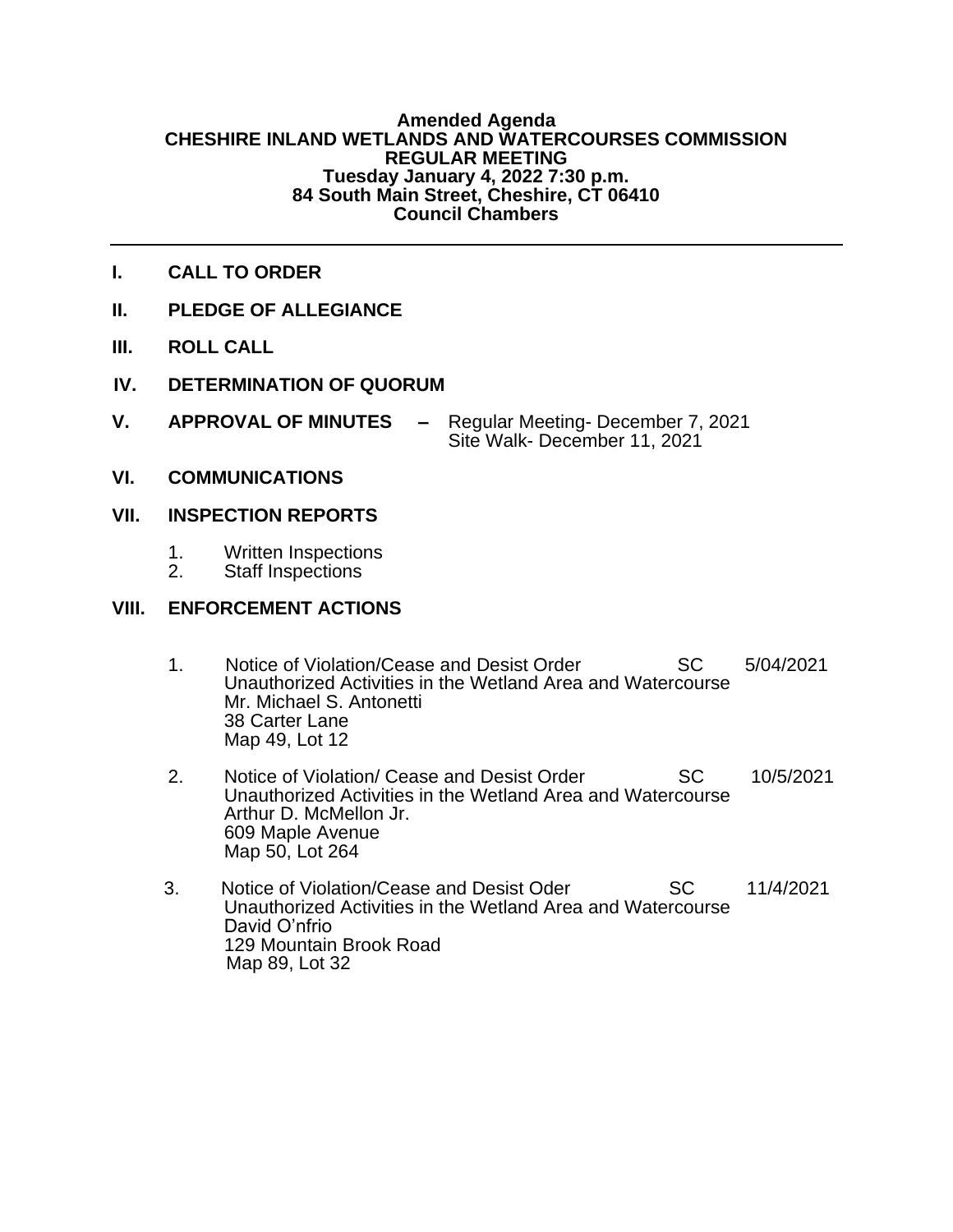# **CHESHIRE INLAND WETLANDS AND WATERCOURSES COMMISSION REGULAR MEETING January 4, 2022**

# **Page 2**

4. Notice of Violation/Cease and Desist Order SC 1/4/2022 Unauthorized Activities in the Wetland Area and Watercourse Peter Aloi and Sindi Altavaro 224 Sharon Drive Map 71, Lot 21

## **IX. UNFINISHED BUSINESS**

| 1. | <b>Permit Application</b><br><b>Coalition for a Sustainable Cheshire</b><br>North Brooksvale Road<br>Site Plan. | APP 2021-032<br>DOR 11/4/2021<br>MAD 1/8/2022  |
|----|-----------------------------------------------------------------------------------------------------------------|------------------------------------------------|
| 2. | <b>Permit Application</b><br>Shorab Hossain<br>195 Lanyon Drive                                                 | APP-2021-034<br>DOR 11/4/2021<br>MAD 1/8/2022  |
| 3. | <b>Permit Application</b><br><b>Mount Sanford Road</b><br>Site Plan- Single Family Home                         | APP 2021-038<br>DOR 12/7/2021<br>MAD 2/11/2022 |
| 4. | <b>Permit Application</b><br><b>Finch and Allen Avenue</b><br>Resub division                                    | APP 2021-039<br>DOR 12/7/2021<br>MAD 2/11/2022 |